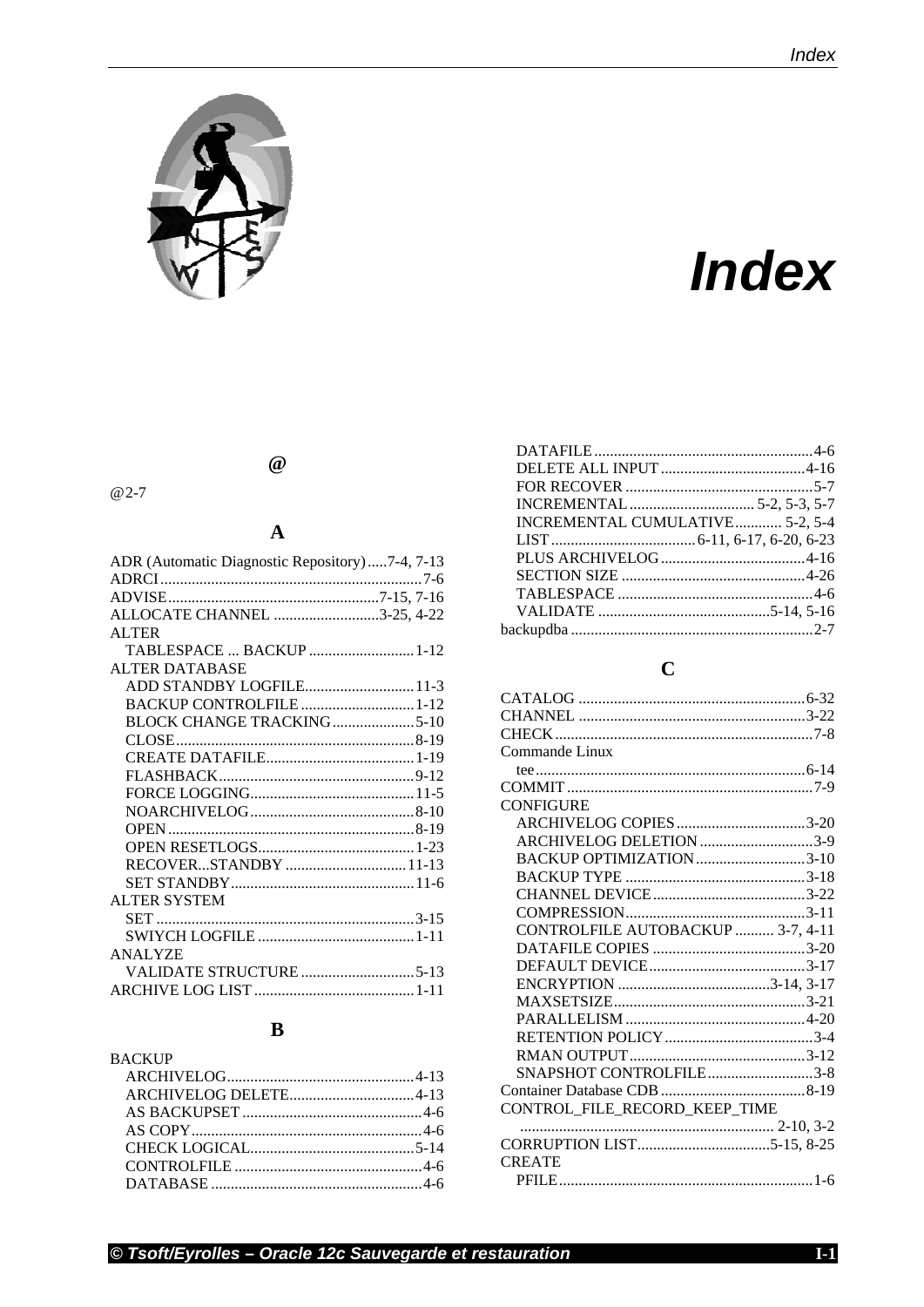# $\mathbf{D}$

| DB RECOVERY FILE DEST SIZE 3-2 |  |
|--------------------------------|--|
| <b>DBMS HM</b>                 |  |
|                                |  |
|                                |  |
|                                |  |
|                                |  |
|                                |  |
| <b>DELETE</b>                  |  |
|                                |  |
|                                |  |
|                                |  |
|                                |  |
|                                |  |
|                                |  |
| <b>DROP</b>                    |  |
|                                |  |
|                                |  |
|                                |  |
|                                |  |
|                                |  |

# $\mathbf{F}$

| FLASHBACK DATABASE 9-13, 9-16 |  |
|-------------------------------|--|

## $\mathbf G$

| <b>GRANT</b> |  |
|--------------|--|
|              |  |
|              |  |

#### $\mathbf H$

|--|

#### $\mathbf I$

## $\mathbf L$

| <b>LIST</b>             |  |
|-------------------------|--|
|                         |  |
|                         |  |
|                         |  |
| <b>BACKUPSET</b> [6-23] |  |
|                         |  |
|                         |  |

| DB_UNIQUE_NAME2-13, 6-11 |  |
|--------------------------|--|
|                          |  |
|                          |  |
|                          |  |
|                          |  |
|                          |  |
|                          |  |
|                          |  |
|                          |  |
|                          |  |
|                          |  |

#### $\overline{\mathbf{N}}$

|--|--|

#### $\mathbf P$

| Package                            |
|------------------------------------|
|                                    |
| Paramètre                          |
| BACKGROUND_DUMP_DEST7-4            |
| CONTROL_FILE_RECORD_KEEP_TIME  3-2 |
|                                    |
| DB CREATE FILE DEST 1-2            |
| DB_CREATE_ONLINE_LOG_DEST_n  1-2   |
| DB_FLASHBACK_RETENTION_TARGET 9-11 |
|                                    |
| DB_RECOVERY_FILE_DEST              |
|                                    |
| DB_RECOVERY_FILE_DEST_SIZE         |
|                                    |
| DB_UNIQUE_NAME 1-2, 11-11          |
| DG_BROKER_CONFIG_FILESn  12-3      |
|                                    |
|                                    |
|                                    |
| LOG ARCHIVE_CONFIG 11-8            |
| LOG_ARCHIVE_DEST_n 2-17, 11-8      |
| LOG_ARCHIVE_DEST_STATE_n  11-10    |
| LOG_ARCHIVE_MAX_PROCESSES          |
|                                    |
| REMOTE LOGIN PASSWORDFILE  11-12   |
| STANDBY_FILE_MANAGEMENT  11-12     |
|                                    |
|                                    |
|                                    |
|                                    |

# $\mathbf R$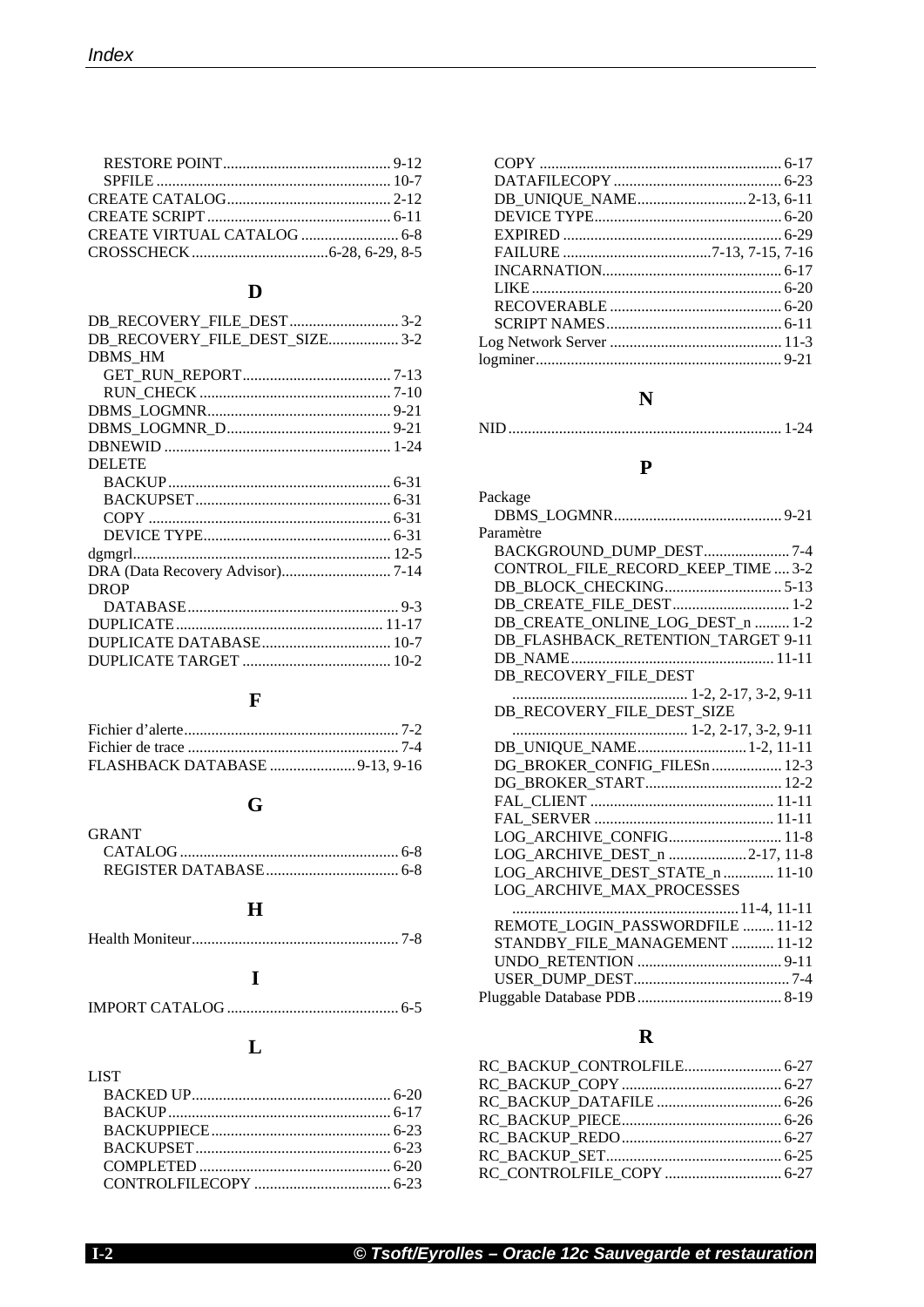| RC_STORED_SCRIPT_LIGNE  6-28       |
|------------------------------------|
| <b>RECOVER</b>                     |
|                                    |
|                                    |
|                                    |
| DATAFILE 1-13, 8-4, 8-15, 9-2      |
|                                    |
|                                    |
| TABLESPACE  1-13, 8-4, 9-2         |
| RECOVERY_CATALOG_OWNER2-11         |
|                                    |
| REGISTER DATABASE  2-12, 2-13, 6-8 |
|                                    |
|                                    |
|                                    |
|                                    |
|                                    |
|                                    |
|                                    |
| <b>RESTORE</b>                     |
|                                    |
|                                    |
|                                    |
|                                    |
|                                    |
|                                    |
|                                    |
|                                    |
|                                    |
|                                    |
| <b>RMAN</b>                        |
| ALLOCATE CHANNEL3-25, 4-22         |
|                                    |
| ARCHIVELOG COPIES3-20              |
| ARCHIVELOG DELETION 3-9            |
|                                    |
| BACKUP OPTIMIZATION3-10            |
|                                    |
|                                    |
|                                    |
|                                    |
|                                    |
|                                    |
|                                    |
| CONTROLFILE AUTOBACKUP 3-7, 4-11   |
| CREATE CATALOG 2-12, 6-8           |
|                                    |
|                                    |
|                                    |
|                                    |
| LIST DB_UNIQUE_NAME2-13            |
| REGISTER DATABASE  2-12, 2-13, 6-8 |
|                                    |
| REPORT SCHEMA2-14, 4-2             |
|                                    |
|                                    |
|                                    |
|                                    |
|                                    |

# $\mathbf S$

| SET             |  |
|-----------------|--|
|                 |  |
|                 |  |
|                 |  |
|                 |  |
|                 |  |
|                 |  |
| <b>SHUTDOWN</b> |  |
|                 |  |
|                 |  |
| <b>STARTUP</b>  |  |
|                 |  |
| SWITCH          |  |
|                 |  |
|                 |  |
|                 |  |
|                 |  |
|                 |  |

### $\overline{\mathbf{T}}$

#### $\overline{\mathbf{V}}$

| V\$BACKUP_DATAFILE4-28, 6-26                |  |
|---------------------------------------------|--|
|                                             |  |
|                                             |  |
|                                             |  |
| V\$BLOCK_CHANGE_TRACKING 5-11               |  |
|                                             |  |
|                                             |  |
|                                             |  |
| V\$DATABASE_BLOCK_CORRUPTION                |  |
|                                             |  |
|                                             |  |
|                                             |  |
|                                             |  |
| V\$ENCRYPTION_WALLET3-15                    |  |
|                                             |  |
|                                             |  |
|                                             |  |
| V\$RMAN_COMPRESSION_ALGORITHM 3-11          |  |
| V\$RMAN_ENCRYPTION_ALGORITHMS3-13           |  |
|                                             |  |
| VALIDATE  5-15, 5-16, 7-14, 8-5, 8-23, 8-25 |  |